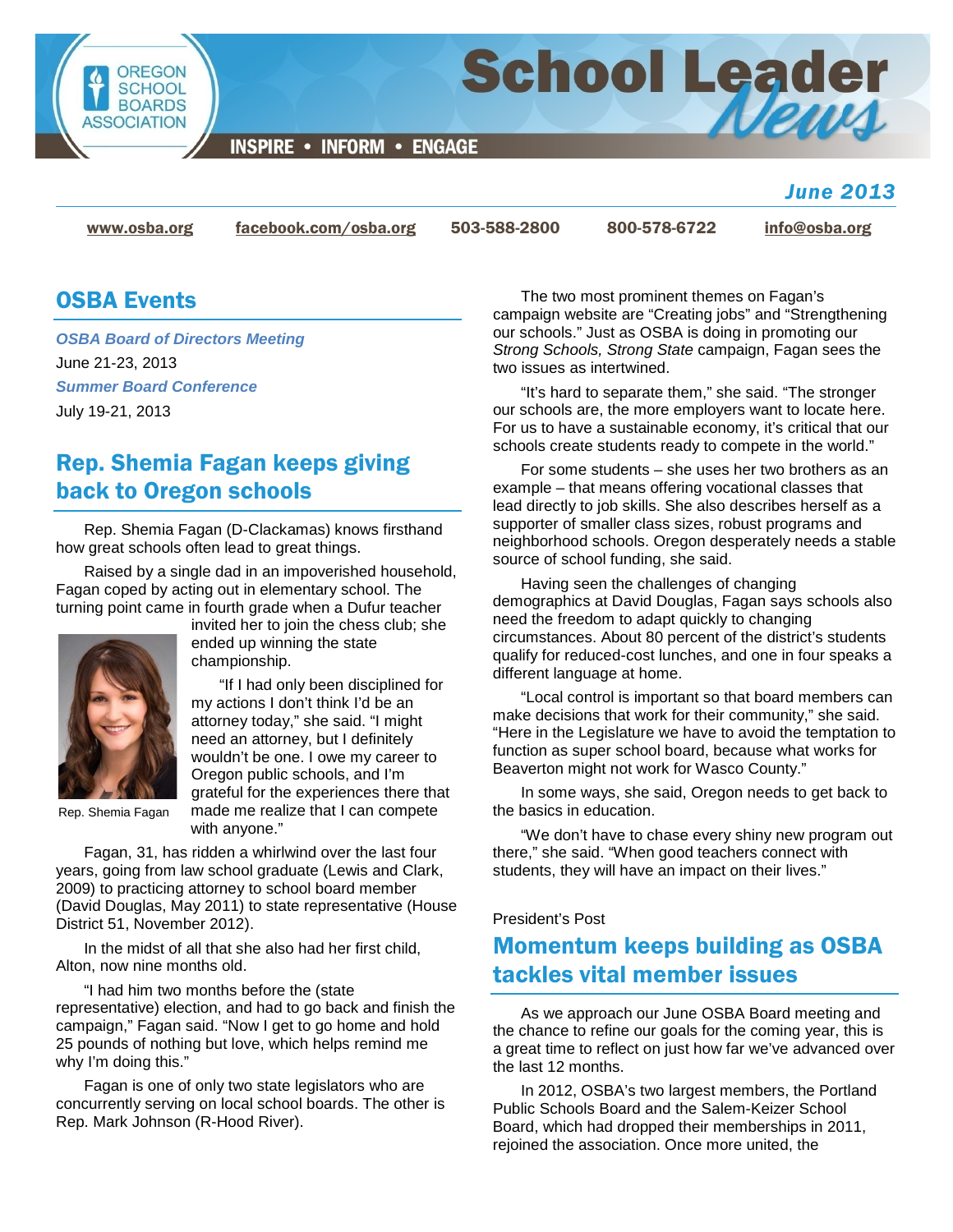### *School Leader News – June 2013*

association mounted an impressive *Strong Schools, Strong State* campaign during the 2013 legislative session, linking strong schools to a strong state economy, and energizing member advocacy around a significant state investment to support student achievement. OSBA

led a coalition of eight statewide education advocacy groups in this effort; together, OSBA and its partners provided districts statewide with resources to tell their local achievement success and state funding impact stories. School boards throughout the state adopted resolutions supporting the campaign and advocated with their legislators and the governor to support it as well. The result was a K-12



Terry Lenchitsky OSBA President

schools budget that is at least \$1 billion more than it was in the last biennium.

OSBA also took the legislative lead in 2013 in advocating for reducing the overall cost of the Oregon Public Employees Retirement System (PERS), while providing a stable and adequate retirement benefit for public employees. OSBA worked with legislators to draft multiple pension reform concepts, and our Senate Bill 754 was often cited during the session as the benchmark for significant PERS reform. Our legislative staff was closely involved in negotiations as the two parties reached for a way to find more PERS reforms and revenue sources. Just as we did in our *Strong Schools, Strong State* campaign, OSBA worked with a coalition of groups to leverage our position as education leaders with the influence of other organizations. The "We Can Fix PERS Now Coalition" established a new website packed with information on the need for reform, and our OSBA communications staff collaborated on a number of op-ed pieces and provided information for numerous news articles on PERS. OSBA Board members and local board members also joined with OSBA staff to do a series of editorial board visits on funding and pension reform. Through those efforts, the association emerged as the leading voice on pension reform in the 2013 legislative session.

Our efforts did not go unnoticed by the media and public. For example, an article in the *Statesman Journal* noted that OSBA had emerged in 2013 as "re-energized and re-focused under the leadership of its board and its new executive director, Betsy Miller-Jones." Betsy was selected as executive director this January after a nationwide search. She continued her focus on member service with regular attendance at local school board meetings to listen to member issues and concerns.

OSBA leadership placed the association on firm financial footing in 2013, implementing a new investment policy and financial management practices that moved the operating budget to a strong upward trend, while retaining valuable services and stable rates to members.

The association sponsored two new conferences this year aimed at better serving its members. For the first one, OSBA partnered with the Special Districts Association of Oregon, with which it provides the Property and Casualty Coverage for Education (PACE) program, for a day-long conference focused on school safety. John-Michael Keyes of the "I Love U You Guys" Foundation was the keynote speaker. He urged school districts to adopt a standard protocol of preparation and response to school safety incidents.

At Urban Issues Day, OSBA brought together members from the state's largest districts to discuss common issues and challenges. Dr. Doris McEwen, the Oregon Education Investment Board's deputy director for curriculum and instruction, presented a moving presentation on racial equality and closing the achievement gap.

OSBA's annual summer conference theme is **LEAD**, which stands for "**L**isten, **E**ngage, **A**dvocate, **D**ream." This theme symbolizes OSBA's vision and the work that lies ahead for educational leaders in Oregon. Our featured speaker will be Dr. James Johnson, director of the Urban Strategies Center at the University of North Carolina. Dr. Johnson is an expert in community and economic development, the effects of demographic changes on the U.S. workplace, inter-ethnic minority conflict in advanced industrial societies, urban poverty and workforce diversity. He will examine the causes and consequences of growing inequality as it affects socially and economically disadvantaged youth. His presentations will prove especially valuable to board members as they grapple with the achievement gap and the critical need to raise students' performance overall.

Speakers for the November annual convention in Portland will include David Warlick on technology issues, Dr. Doris McEwen on equity and the achievement gap. Paul Tough on "The Hidden Power of Character," and Jan McInnis on "Finding the Funny in Change."

Now that we've built up this much momentum, it's exciting to think about how much more we can accomplish together this year and beyond.

#### Keeping You in the Loop

# McEwen inspires others at Urban Issues Day

Dr. Doris McEwen has a gift for irritating people. Thank goodness for that.

McEwen, the Oregon Education Investment Board's deputy director of curriculum and instruction, spoke to about two dozen of us last month at OSBA's first Urban Issues Day. Her message on equity, closing the achievement gap and believing in children was inspiring. And timely. And, as she hoped, irritating.

"It's from irritation that beautiful things happen," she told us. "Just ask the oyster."

That lesson can be applied equally well to our transformation here at OSBA. We've emerged from some choppy times



Betsy Miller-Jones Executive Director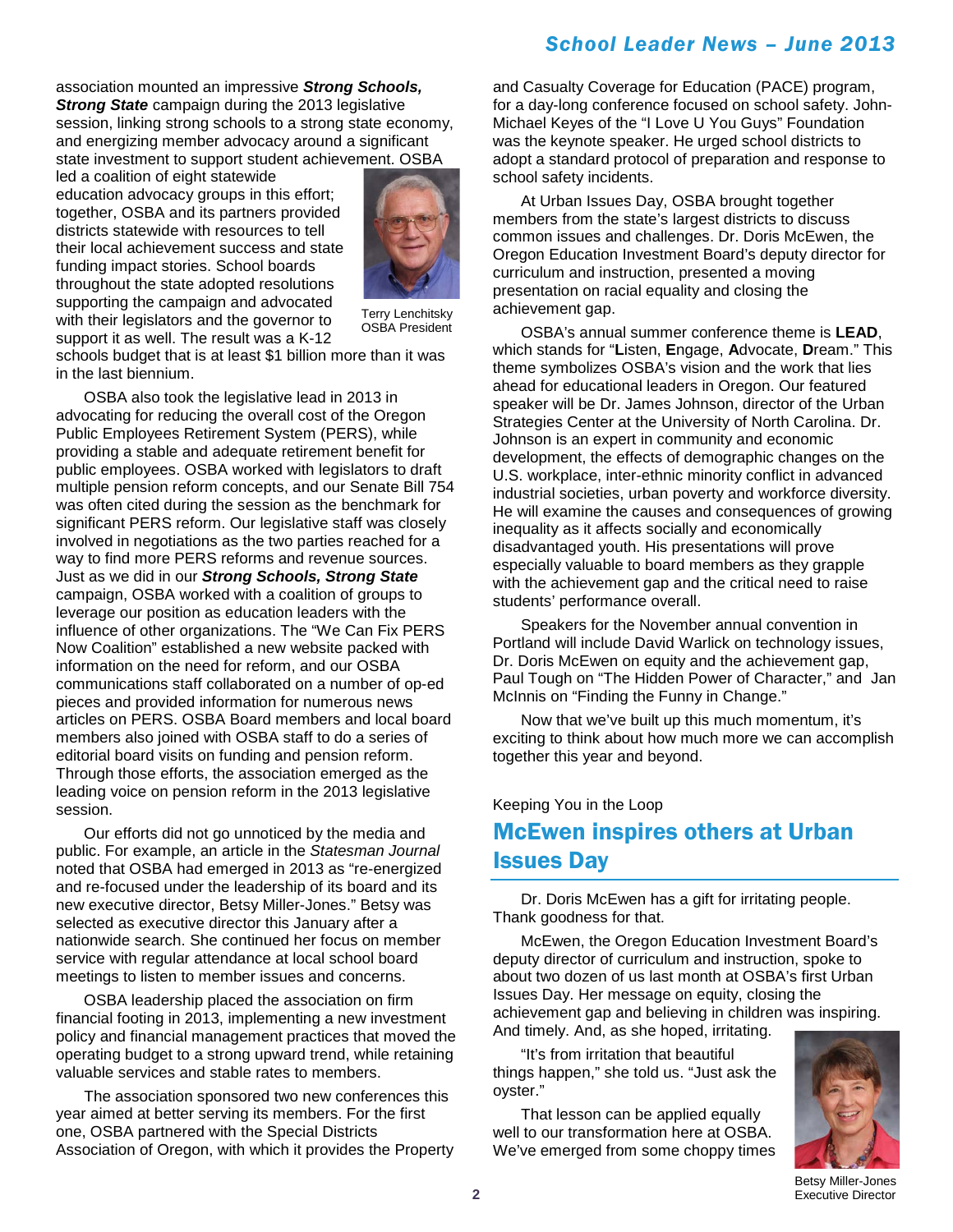stronger and more nimble than ever, with a rededicated purpose to our members' needs. That's why we envisioned a day devoted to the particular needs of larger districts, and why we plan to offer something similar soon focused on topics of concern to districts with other common interests. Rural? Declining enrollment? Changing demographics? Yes, we can share ideas related to all of the above.



Dr. Doris McEwen, Oregon Education Investment Board's deputy director for curriculum and instruction, speaks to attendees about racial equity and closing the achievement gap at Urban Issues Day in Salem on May 10. Seated at table to left is Rob Saxton, the state's deputy superintendent of public instruction.

McEwen was one of several speakers, and she drew from decades of personal experience, including obstacles she faced as a student. Other speakers helped define characteristics of effective school leaders and outlined community resources, and we concluded by prioritizing urban school needs and how OSBA can help address them.

Urban issues are really kid issues, McEwen said, "and they're issues we haven't yet come to grips with, because if we had we would not still have an achievement gap."

She described our moral imperative to educate each child, and read a moving poem called "You Don't Live on My Street" (A fragment: And how was I supposed to concentrate?/When I can't remember the last time I ate/Do



Dr. Doris McEwen, Oregon Education Investment Board's deputy director for curriculum and instruction, speaks to Urban Issues Day attendees about racial equity and closing the achievement gap.

you live every day with defeat?/Then you don't even live on MY street).

"Your daily question must be, 'How have I helped a student excel?'" she said. "How is your decision affecting students?"

McEwen outlined four elements of willpower necessary for reinvigorating our schools.

- Social will: Buying into and modeling the belief system that each and every child can succeed.
- Cultural will: Understanding the children in your district, where and how they live and the challenges facing them and their parents.
- Organizational will: Structuring the organization so it serves your students, and hiring teachers that reflect your student demographics and speak their languages.
- Political will: Having the courage to stand for what's right and to not settle for less.

Later, Tom Alsbury, a Seattle Pacific University professor of educational leadership, talked about the political realities boards face in districts where demographics, beliefs and values are changing rapidly. Long-stable board superintendent teams frequently do not see the changes, or take their impact seriously, until political forces overtake them. Alsbury has studied the patterns, and he offered attendees suggestions on how we can be more aware and responsive to changes in our communities.

Duncan Wyse, president of the Oregon Business Council, and Larry Whittlesey, executive director of the School Partnership Network, spoke at lunch about their community partnerships with school districts. More and more districts, particularly those in high-density urban environments, work with faith-based organizations, nonprofit service providers and businesses to successfully

address the needs of students and their families.

Arty Trost led board members in a priority discussion that started with these three questions: 1. What are you doing? 2. What are your goals? 3. How can OSBA help?

Board members identified a laundry list of issues, from enrollment to



Betsy Miller-Jones, OSBA's executive director, prepares to introduce Dr. Doris McEwen, Oregon Education Investment Board's deputy director for curriculum and instruction, at Urban Issues Day in Salem on May 10.

communication to student mobility to declining enrollment and school closures.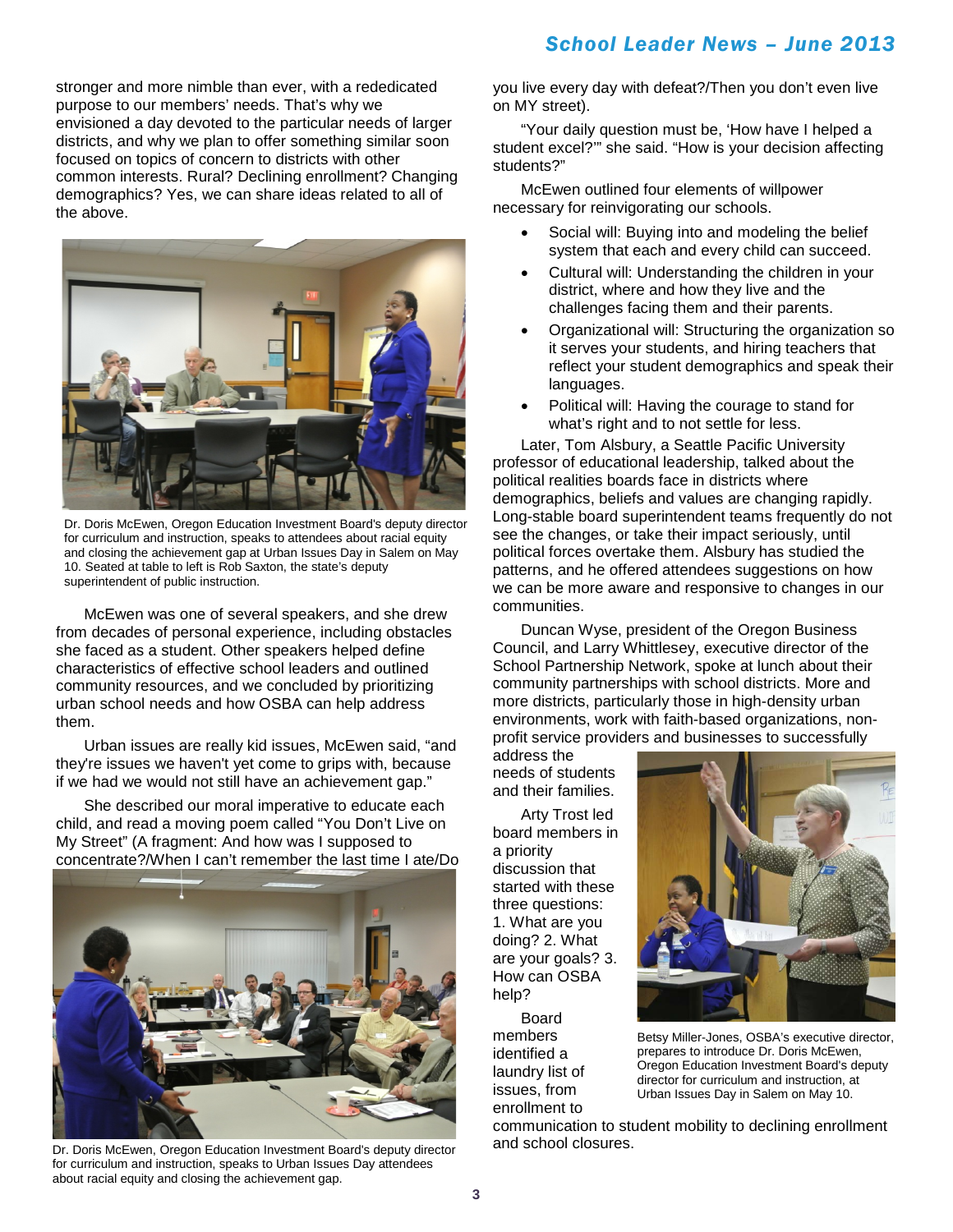### *School Leader News – June 2013*

As we move forward, some of the resources we must tap to be successful are the good practices we have experienced as board members. Sharing common concerns, and workable solutions, is one way we can build on our knowledge to improve student achievement in Oregon. What is it that YOU would like to share, and hear about from fellow board members? Are there state-level leaders or other educational authorities you would like to meet to discuss issues facing your community?

We have a wealth of knowledge and experience with educational leadership in Oregon – the challenges as well as solutions. Let's share what we know! Let me know what you would like to see OSBA sponsor as an in-depth topic of conversation, and we can get the ball rolling, together.



Rob Saxton, Oregon's deputy superintendent of public instruction, spoke to OSBA field staff in Salem on May 13. Saxton described the education department's efforts to change from being a compliance agency to being an active force to close the achievement gap, reaching out to younger learners and stemming dropout rates. "If I could do anything," he said, "I would have one big curriculum department."

### McMinnville's Primozich joins OSBA Board

Stanley Primozich's official job title is financial professional emeritus, but off the clock he's all about youth.



From coaching football to founding a neighborhood school association to heading the PTA, Primozich has dedicated countless hours to young people. The personal ties to youth keep growing: his seven children have accounted for 13 grandchildren.

Stan Primozich

In March, Primozich officially joined OSBA's board, representing Yamhill and Polk counties. The full-time financial advisor has served more than

20 years on the McMinnville School Board – long enough to have handed his three youngest children their diploma at high school graduation.

"I've never really had an agenda," he says. "There are certain things I've encouraged, but my agenda is what's best for kids.

"When you have as many children as I do in the system, you are naturally concerned about the way things are. I had a lot of ideas and I thought I could either sit around and complain about things or do something."

Primozich says every child deserves an equal shot at a high-quality public education, and that schools should balance the values of academics and athletics.

"I see a baseball diamond or a football field as a classroom in their own way," he said.

Among his proudest accomplishments on the McMinnville board is supporting a program that allows high school students to earn college credits.

"When you walk across that stage at graduation and already have a dozen college credits, the chances go way up that you are going to continue your education," he said.

On the OSBA Board, he wants to help school boards establish a more cohesive voice on contract negotiations with employees.

"I think OSBA can be a big help in negotiating contracts that keep teachers in the classroom," he said.

## PACE trustees adopt language strengthening coverage document

It wasn't that long ago that lawyer Andy Lauersdorf represented a client suing the Special Districts Association of Oregon (SDAO).

After that case ended, SDAO reached out to Lauersdorf about the language in the property coverage document for PACE that is jointly administered by SDAO and OSBA through the Property and Casualty Coverage for Education (PACE) Trust. Like a coach who has studied the other team's playbook, he thought he could help improve PACE's game plan.

His presentation was one of several orders of business when PACE trustees met May 6 in Salem.

Lauersdorf suggested language changes in five areas governing coverage: emphasizing mitigation in the event of a loss, clarifying scope and conditions of appraisal, clarifying covered professional services, clarifying coverage in case of construction delays, and revising language in cases in which faulty workmanship or materials have been used in repairs or construction.

Trustees unanimously approved the first four changes, but asked for more work to be done in the area of the faulty materials or workmanship.

Lauersdorf also proposed adding a stated values clause on coverage documents, which may read: "The members and the Trust would agree upon the value of the buildings or specific pieces of property and that value would be the maximum paid out in the event of a loss. If a